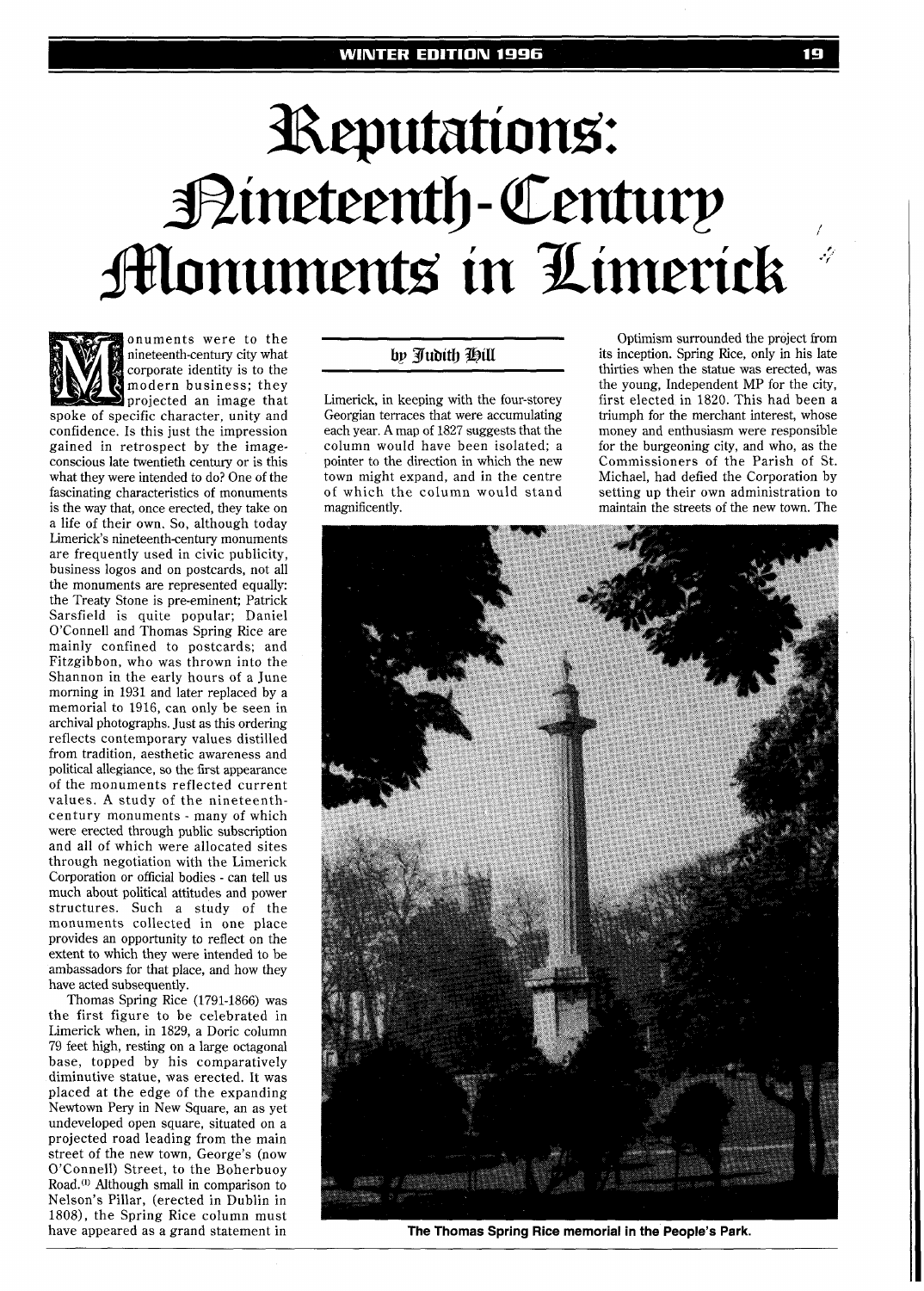

**The chairing of Thomas Spring Rice by William Turner de Lond. From the Limerick Chamber of Commerce Collection.** 

election of Spring Rice had involved the breaking of the well-established conservative oligarchy that had dominated politics in Limerick for many years. On his return from Dublin on 24 July, 1820, Spring Rice had been carried in triumph through the streets. Later, William Turner de Lond painted *The Chairing of Thomas Spm'ng* **Rice** for the Chamber of Commerce in which he showed Spring Rice standing on a platform high above the crowd, under a canopy, while a shower of flags, decorated with the emblems of the city

guilds, descend from the windows of the Commercial Buildings. Spring Rice had become a symbol for the new town. Thus, when Matthew Barrington was considering erecting a monument in Newtown Pery, Spring Rice, and not Edmund Sexton Pery, on whose land the new town was being built, was his choice.<sup>(2)</sup>

The classical style of the monument and its formal placing at the centre of an open square, reflected the style of the architecture of the new town. This



Drawing of the Treaty Stone, 8 April, 1842.

followed contemporary taste. The monument, too, had its antecedents in Ireland. Used to celebrate Nelson in Dublin, Wellington in Trim, Cumberland in Birr, the column was the accepted way to create a monument and to elevate its subject to the status of a hero. The architect was the not very significant Henry Baker<sup>(3)</sup>, but the sculptor was Thomas Kirk (1781-1845), who had carved Nelson for Dublin and Wellington for Trim, and had an appreciation of the use of a classical cloak and a proud gesture to give the right gloss to the figure.

Despite its fashionable appearance and grandiose scale, the monument was the statement of only one group in Limerick, which, although powerful and ebullient, did not control the Corporation. By 1840 the square had been enclosed, planted with trees, and laced with paths. A terrace of six houses had been built on one side, and the square was only accessible to the residents. This Tontine terrace would be the last Georgian domestic building to be built in Limerick. In 1853 the Second Limerick Corporation Reform Act was passed; the Commissioners of St Michael's Parish were abolished and Newtown Pery was brought under a new Reformed Corporation. The Spring Rice monument, enclosed and marginal, took its place in the wider city. With the enlarging of Pery Square and its conversion in 1877 (with bandstand and fountain) to the People's Park, and with the building of a library and museum in its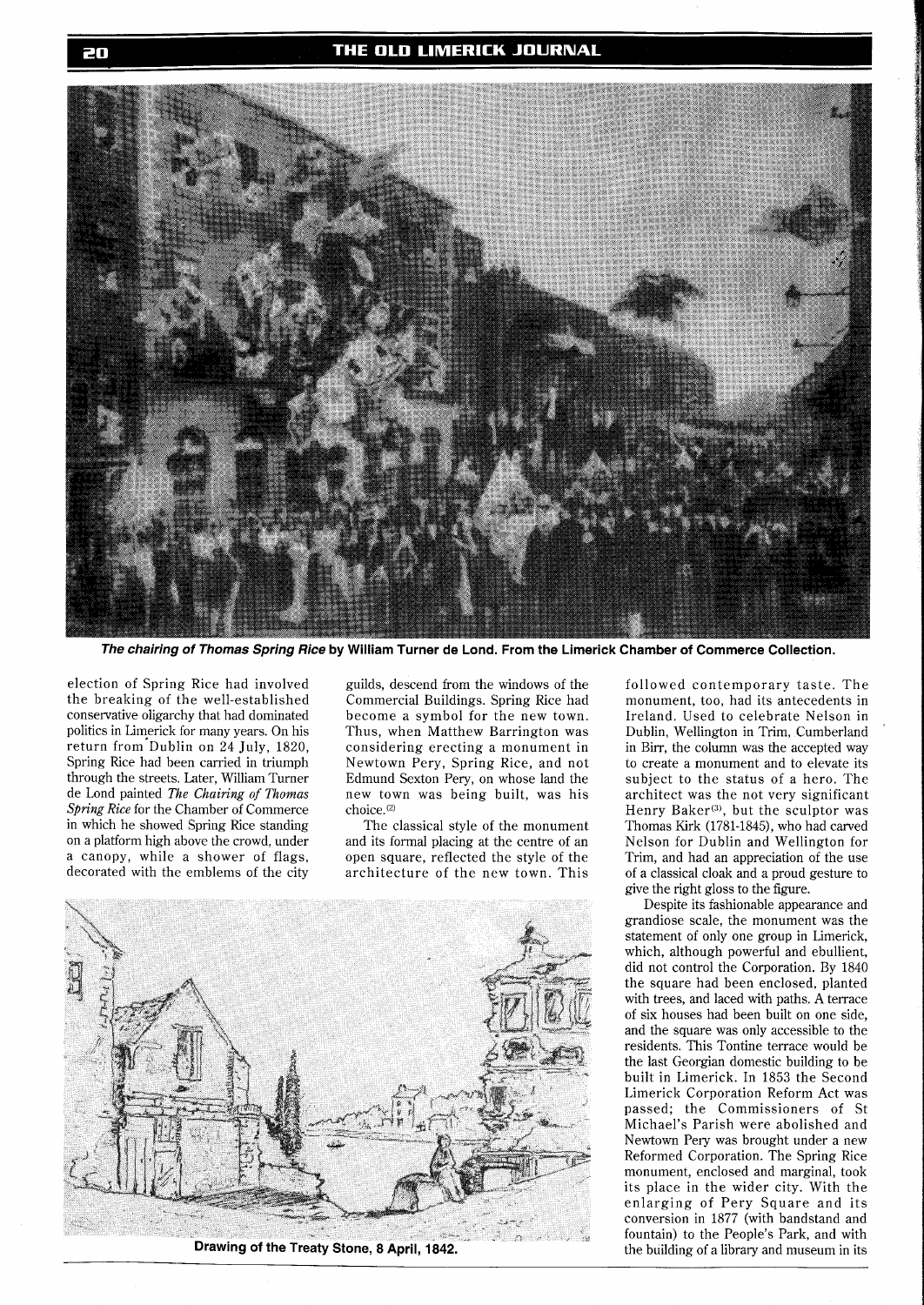grounds,<sup>(4)</sup> the monument was further redefined: it had become associated with civic leisure.

On 17 May, 1855, two monuments were discussed at a Corporation meeting.(5) **An** announcement had been made that £1,040 had been collected for a statue to be erected in Limerick to Lord Viscount Fitzgibbon, who had died at the battle of Balaclava in the Crimean War, and the mayor, who was chairing the proceedings, had suggested that it be given a site at the centre of The Crescent. Several of those present had, since 1852, been involved in organising the funding of a monument to Daniel O'Connell. They had earmarked this prominent location the highest and widest point in George's Street - for the monument, and they argued that the Town Council would have to be consulted. The O'Connell monument committee was galvanised into action; meetings were held; a sculptor contacted; a further appeal was launched for subscriptions. The *Limerick Reporter and Tipperary Vindicator* argued forcefully for the O'Connell monument and at a subsequent meeting the Council voted to adopt The Crescent site for the O'Connell monument.

The controversy reflected two different political camps within the Corporation the older interest, Protestant, landed, Unionist - and the group left in the wake of O'Connell's political advance, Catholic and nationalist. In Limerick Corporation this latter group was represented by men such as Maurice Lenihan, who supported initiatives to establish a Catholic university in Ireland and dis-establish the Church of Ireland, and who had voted for Repeal. Lenihan promoted nationalist ideas in his newspaper, The *Limerick Reporter and Tipperary Vindicator,* and he was a city



**The Fitzgibbon memorial on Sarsfield Bridge before its destruction.** 

councillor. He had proposed the O'Connell monument.

Neither O'Connell nor Fitzgibbon had more than a tenuous connection with Limerick. O'Connell had held 'monster meetings' in the vicinity of the city and visited it several times, but it was as MP of Clare, elected in the old courthouse in Ennis, that he first sat in parliament.<sup>(6)</sup> Fitzgibbon was the son of the third Earl 6f Clare, whose family lived at Mount, Shannon, near Limerick. The statues 6f these figures were not erected primarily to represent the city. Instead the act of their erection was intended to demonstrate the city's credentials. Lenihan wrote in his *History of Limerick:* 'There being no appearance of the national monument in Dublin, the propriety of renewed local exertion was mooted to commemorate the fame of the illustrious chieftain in "the city of the violated treaty".'<sup>(7)</sup> Limerick was the second city to erect a monument to O'Connell. (In August, 1846, a ten feet high statue of O'Connell had been erected at Dublin's City Hall, but the national testimonial in Dublin was not proposed until 1862.) Fitzgibbon was a war hero. The Crimean War was more often recognised by the display of captured cannon; Limerick also demonstrated keenness in its desire to erect a statue.

The contest between two statues for one site suggests that monument-building was a common phenomenon in Ireland at this time. This was not the case. The *Nation,* a nationalist newspaper, had called for more statues of Irishmen in Dublin in 1843, but by 1855 only one statue was being prepared - a monument to the popular poet, Thomas Moore. A group in Limerick had advertised for sculptors to submit models for a monument to Patrick Sarsfield in 1845, but Joseph Robinson



**The Treaty Stone and the River Shannon at the turn of the century.**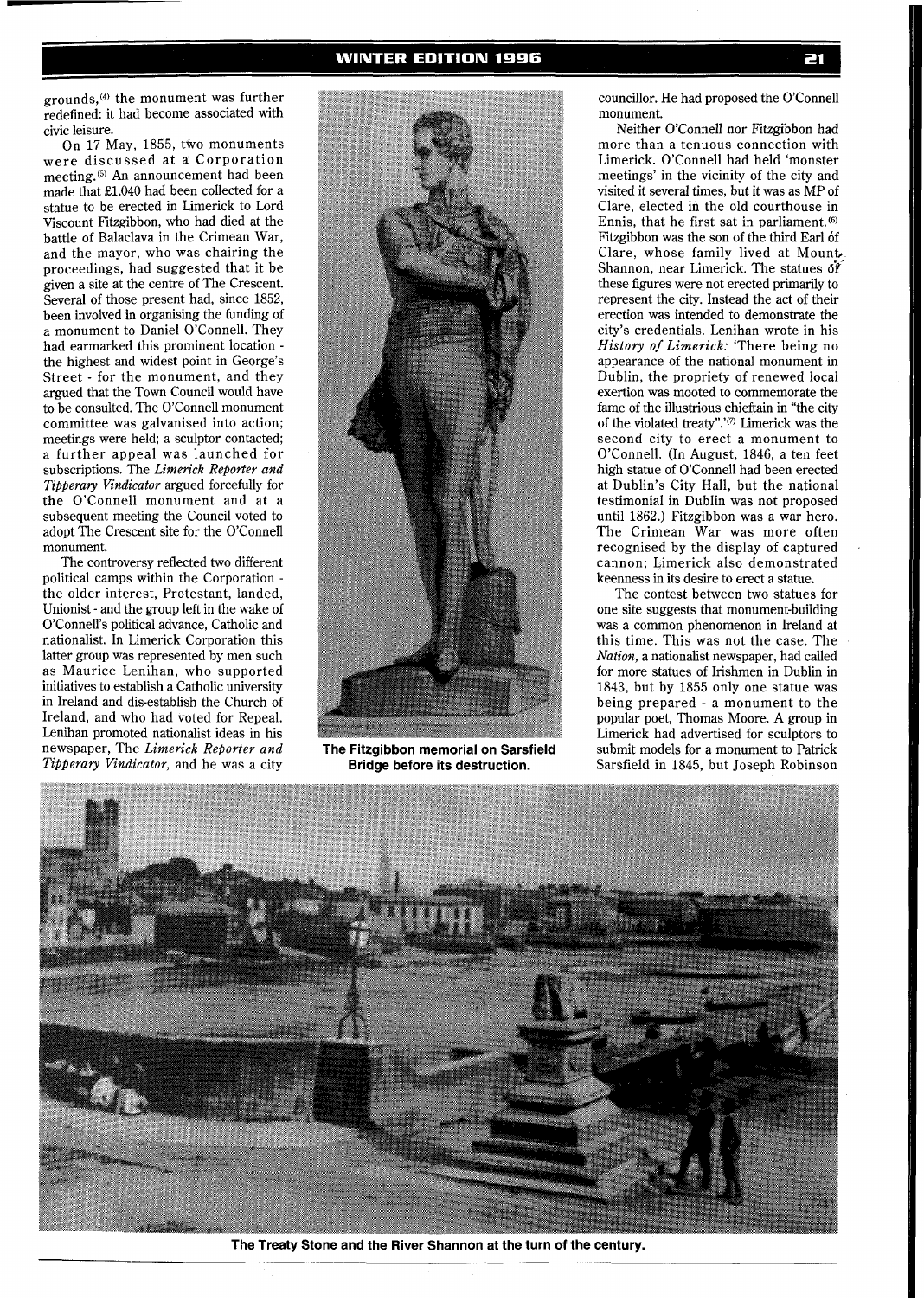Kirk's model had been turned down and the project dropped.<sup>(8)</sup>

Different political affiliations in Limerick in 1855 did not translate into different styles. Instead, both monuments were examples of the mid-Victorian way of celebrating Great Men that was popular in Britain. Portrait statues were erected on moderately-sized plinths so that the viewer could appreciate the details of the sculptured figure - the clothes, the expression, the pose - each designed to elicit admiration and provide an example. There were differences, however, deriving from the artists commissioned. John Hogan (1800-58), a sculptor who had spent much of his life in Rome, and who had carved the marble statue of O'Connell for the City Hall in Dublin in 1846, was an exponent of the neo-classical style. He made a bronze figure of O'Connell for Limerick in which O'Connell, sheathed in a Roman toga and holding a text of the Act of Catholic Emancipation, was presented as the dignified elder statesman. Hogan did for O'Connell in Limerick what he had done for him in Dublin: he made an Irish leader into a classical hero and thus elevated his subject in the vocabulary of neo-classiciam. '... It is my opinion', he said, "that the classic draperies, which have been so long used, raise the artistic character of the work and the dignity of the subject'.<sup>(9)</sup> Patrick MacDowell (1799-1870),<sup>(10)</sup> on the other hand, presented Fitzgibbon as a dashing young army officer in the act of unsheathing his sword; another idealisation but not as dependent on classical style and accoutrements as Hogan's.

The statue of Fitzgibbon was erected on Wellesley Bridge, which joined the city to County Clare; its presence there marked the landed interest that had promoted the building of the bridge in the 1820s. Meanwhile, the presence of the figure of O'Connell can be read as part of the redefining of the character of Newtown Pery through the building of national schools, Catholic churches and other institutions associated with a democratising of politics in the nineteenth century. The older interest remained but it could feel threatened; the wife of John Russell, Quaker industrialist, merchant and speculator, refused to open the blinds of the windows in her Crescent house for fear of encountering the masterful gaze of O'Connell.

When the O'Connell monument was unveiled in 1857 it was O'Connell's role in securing the Act of Catholic Emancipation in 1829 that was emphasised. The MP for the city, Sergeant O'Brien, made a speech in which he painted Irish Catholic history in a few sweeping strokes which also put Limerick at the centre:

*Here was the Ca@itulation and the Treaty, so honourable to the Irish Catholics, so disgracefil to our rulers by whom the provisions of that Treaty were shamefilly and unhesitatingly violated.*  By their perfidious conduct we then lost *that religious freedom which after nearly* 



**The Patrick Sarsfield memorial at Cathedral Place.** 

*150 years was again recovered under the guidance of O'Connell. It is right therefore that Limerick should be foremost in paying this homage to his*  memory.<sup>(11)</sup>

The signing of the Treaty in Limerick in 1691 had concluded the wars of the seventeenth century and heralded what might be described as the Protestant peace, the period when British authority was secured through the re-organisation of government and the successful establishment of Protestant landowning families. The Treaty had promised rights to Catholics but, with the subsequent passing of the Penal Laws, Catholics lost much of their political power and many of their civil rights. The table on which the

treaty had been signed was reputed to be a stone and Limerick claimed to know where it was. Travellers in the lateeighteenth century were returning with tales of the Treaty Stone - John Harden of Cork recorded the tradition of the signing of the treaty in his diary in 1797, and in 1810 Bishop Milner was shown the stone by his friend Bishop Young of Limerick. Lenihan, who was sceptical of the tradition, tells us that the stone was originally situated on the north side of Thomond Bridge, an ordinary lump of limestone used by country people for mounting horses when leaving Limerick by the old Ennis mail coach road. In 1865 the stone was moved to the other side of the bridge, given a cut stone pedestal decorated with the city's coat of arms and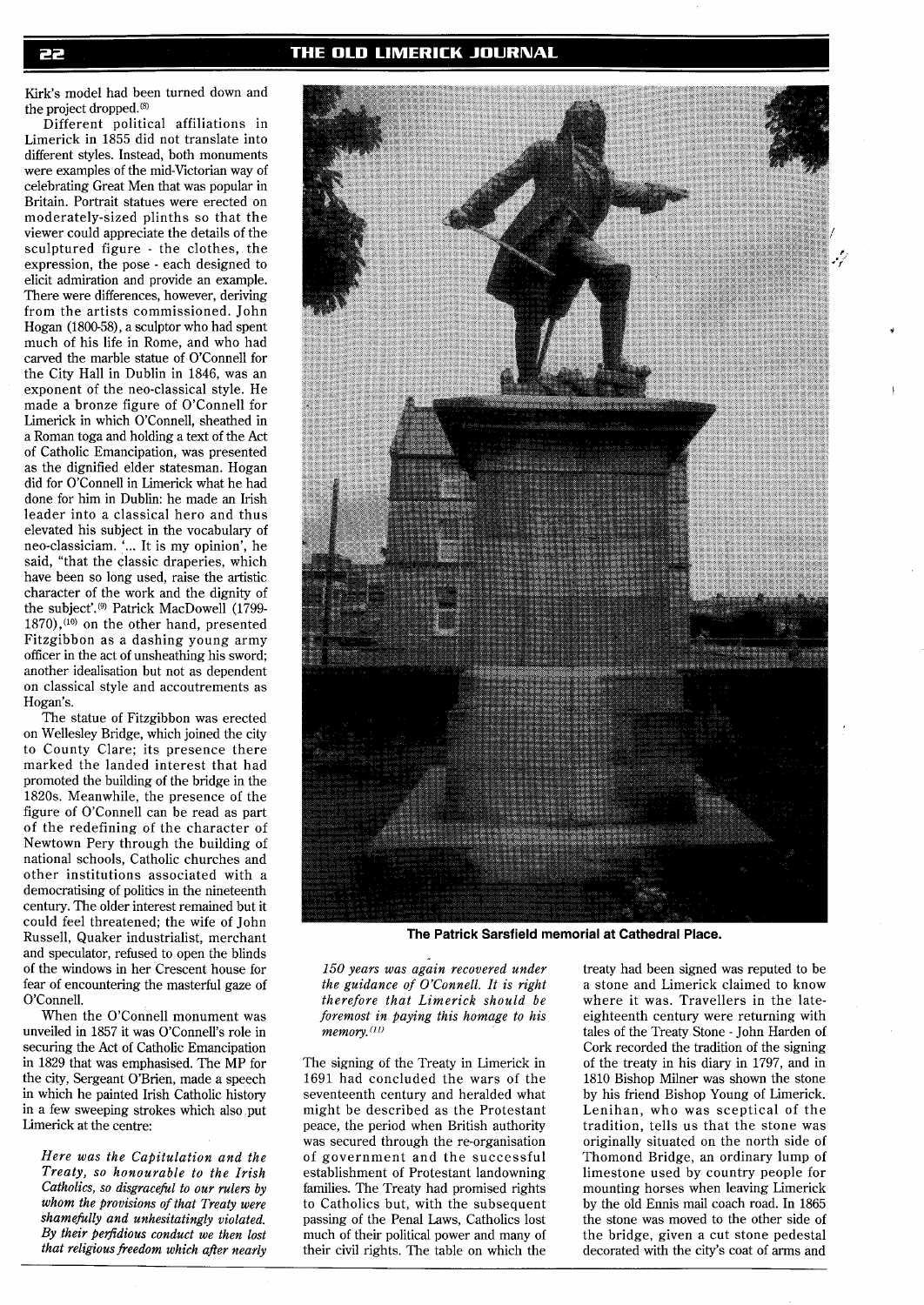motto, and made into a monument. The Treaty Stone became a symbol of the city.

Two years later, in 1867, three Fenians were hanged in Manchester. Immediately the Manchester Martyrs, as they were known, became a cause for nationalists, and mock funerals were organised. Limerick, too, had a public procession and the newly elevated Treaty Stone was covered with a pall and decorated with the shamrocks, rosettes (green, with a small black knot at the centre) and laurels which the processionists were themselves wearing and carrying. There was some debate about how the Treaty Stone was to be interpreted: did it represent the violated treaty and thus invite scorn? (One organiser suggested that people should spit on the stone as they passed). Or did it symbolise the Catholic rights that the treaty had promised? Dressed in mourning and passed respectfully, it was the latter interpretation that won out. Equally, it seemed to be a symbol of the city which had put on mourning for this event.<sup>(12)</sup>

The proposal in 1845 to erect a monument to Patrick Sarsfield, the general who, in 1690 and '91, had bravely defended the city until it was finally overwhelmed by the troops of William of Orange, also emanated from Limerick's preoccupation with its national role at the end of the seventeenth century. Another influence may have been the suggestion by Thomas Davis, a poet and writer on Irish culture, that Irish subject matter should be used in Irish art. Davis had published a list of subjects in The *Nation*  in the 1840s and articulated a nationalist purpose: When we speak of high art, we mean art used to instruct and ennoble men; to teach them great deeds, whether historical, religious, or romantic; to awaken their piety, their pride, their justice, and their valour ..."<sup>(13)</sup>

It was Ambrose Hall, a land and insurance agent, who formed the committee to erect a monument to Patrick Sarsfield. Hall's idea was to erect a triumphal arch on the city side of Thomond Bridge to be decorated with relief sculptures depicting episodes in the life of Sarsfield - the defense of Limerick, the blowing up of the guns at Ballyneety and the Black Battery, his death on the field of Landen - and on top there would be a statue of Sarsfield, sword in hand, defending the breach in the city walls, stones from the Black Battery behind him.<sup>(14)</sup> Unfortunately, this richly dramatic monument was not realised. Instead a figure of Sarsfield 'in the picturesque costume of a general of the period, sword in hand, and pointing to the enemy in the distance' was sketched by a local artist, Henry O'Shea.<sup>(15)</sup> In 1875, when the subscription list was re-opened, this sketch was sent to John Lawlor (1820- 1901), a prominent sculptor, born in Dublin and trained at the Royal Dublin Society's Schools. He was then working in London where he had received the commission to carve the figures representing Engineering on the Albert Memorial. Lawlor's statue of Sarsfield, one of the





**The Manchester Martyrs' memorial at St Laurence Cemetery.** 

most attractive of the period in the land, shows the hero pointing to the enemy, sword in hand; dramatic and romantic. Lawlor obviously enjoyed the flamboyant details of seventeenth-century costume, exaggerating the details - the knee-high boots with their buckles and wide tops, the great cuffs, the length of fastenings on his flying coat, the ringletted hair.

There was intense discussion about the siting of the monument. Ambrose Hall wanted it to have a prominent site in 22